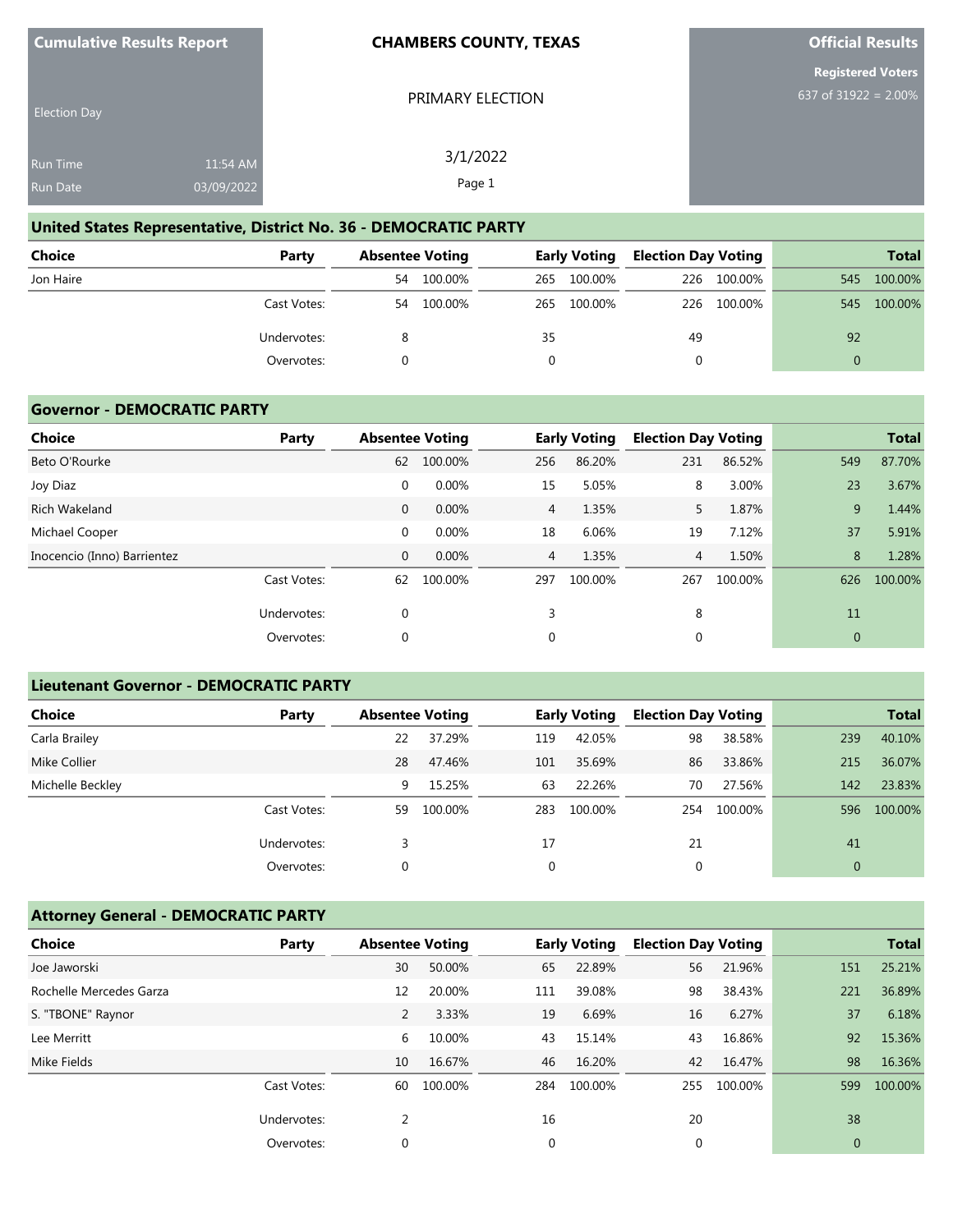| <b>Cumulative Results Report</b> |  |  |
|----------------------------------|--|--|
|----------------------------------|--|--|

PRIMARY ELECTION

3/1/2022 Page 2

**Official Results**

**Registered Voters** 637 of 31922 = 2.00%

| <b>Election Day</b> |            |  |
|---------------------|------------|--|
| <b>Run Time</b>     | 11:54 AM   |  |
| Run Date            | 03/09/2022 |  |

## **Comptroller of Public Accounts - DEMOCRATIC PARTY**

| <b>Choice</b>    | Party       | <b>Absentee Voting</b> |         |              | <b>Early Voting</b> | <b>Election Day Voting</b> |         |              | <b>Total</b> |
|------------------|-------------|------------------------|---------|--------------|---------------------|----------------------------|---------|--------------|--------------|
| Angel Luis Vega  |             | 16                     | 27.12%  | 104          | 37.68%              | 93                         | 37.50%  | 213          | 36.54%       |
| Tim Mahoney      |             | 21                     | 35.59%  | 69           | 25.00%              | 68                         | 27.42%  | 158          | 27.10%       |
| Janet T. Dudding |             | 22                     | 37.29%  | 103          | 37.32%              | 87                         | 35.08%  | 212          | 36.36%       |
|                  | Cast Votes: | 59                     | 100.00% | 276          | 100.00%             | 248                        | 100.00% | 583          | 100.00%      |
|                  | Undervotes: |                        |         | 24           |                     | 27                         |         | 54           |              |
|                  | Overvotes:  | 0                      |         | $\mathbf{0}$ |                     | 0                          |         | $\mathbf{0}$ |              |

### **Commissioner of the General Land Office - DEMOCRATIC PARTY**

| <b>Choice</b>        | Party       | <b>Absentee Voting</b> |         |              | <b>Early Voting</b> | <b>Election Day Voting</b> |         |              | <b>Total</b> |
|----------------------|-------------|------------------------|---------|--------------|---------------------|----------------------------|---------|--------------|--------------|
| Sandragrace Martinez |             | 10                     | 16.95%  | 111          | 39.93%              | 95                         | 38.93%  | 216          | 37.18%       |
| Jinny Suh            |             | 15                     | 25.42%  | 53           | 19.06%              | 48                         | 19.67%  | 116          | 19.97%       |
| Jay Kleberg          |             | 23                     | 38.98%  | 45           | 16.19%              | 39                         | 15.98%  | 107          | 18.42%       |
| Michael Lange        |             | 11                     | 18.64%  | 69           | 24.82%              | 62                         | 25.41%  | 142          | 24.44%       |
|                      | Cast Votes: | 59                     | 100.00% | 278          | 100.00%             | 244                        | 100.00% | 581          | 100.00%      |
|                      | Undervotes: | 3                      |         | 22           |                     | 31                         |         | 56           |              |
|                      | Overvotes:  | 0                      |         | $\mathbf{0}$ |                     | 0                          |         | $\mathbf{0}$ |              |

## **Commissioner of Agriculture - DEMOCRATIC PARTY**

| <b>Choice</b> | Party       | <b>Absentee Voting</b> |         | <b>Early Voting</b> |         | <b>Election Day Voting</b> |         | <b>Total</b> |         |
|---------------|-------------|------------------------|---------|---------------------|---------|----------------------------|---------|--------------|---------|
| Susan Hays    |             | 43                     | 71.67%  | 237                 | 85.87%  | 196                        | 78.71%  | 476          | 81.37%  |
| Ed Ireson     |             | 17                     | 28.33%  | 39                  | 14.13%  | 53                         | 21.29%  | 109          | 18.63%  |
|               | Cast Votes: | 60                     | 100.00% | 276                 | 100.00% | 249                        | 100.00% | 585          | 100.00% |
|               | Undervotes: |                        |         | 24                  |         | 26                         |         | 52           |         |
|               | Overvotes:  |                        |         | 0                   |         | 0                          |         | $\mathbf{0}$ |         |

## **Railroad Commissioner - DEMOCRATIC PARTY**

| <b>Choice</b> | Party       | <b>Absentee Voting</b> |            | <b>Early Voting</b> |             | <b>Election Day Voting</b> |         | <b>Total</b> |         |
|---------------|-------------|------------------------|------------|---------------------|-------------|----------------------------|---------|--------------|---------|
| Luke Warford  |             | 55                     | 100.00%    | 266                 | 100.00%     | 237                        | 100.00% | 558          | 100.00% |
|               | Cast Votes: |                        | 55 100.00% |                     | 266 100.00% | 237                        | 100.00% | 558          | 100.00% |
|               | Undervotes: |                        |            | 34                  |             | 38                         |         | 79           |         |
|               | Overvotes:  |                        |            |                     |             |                            |         | 0            |         |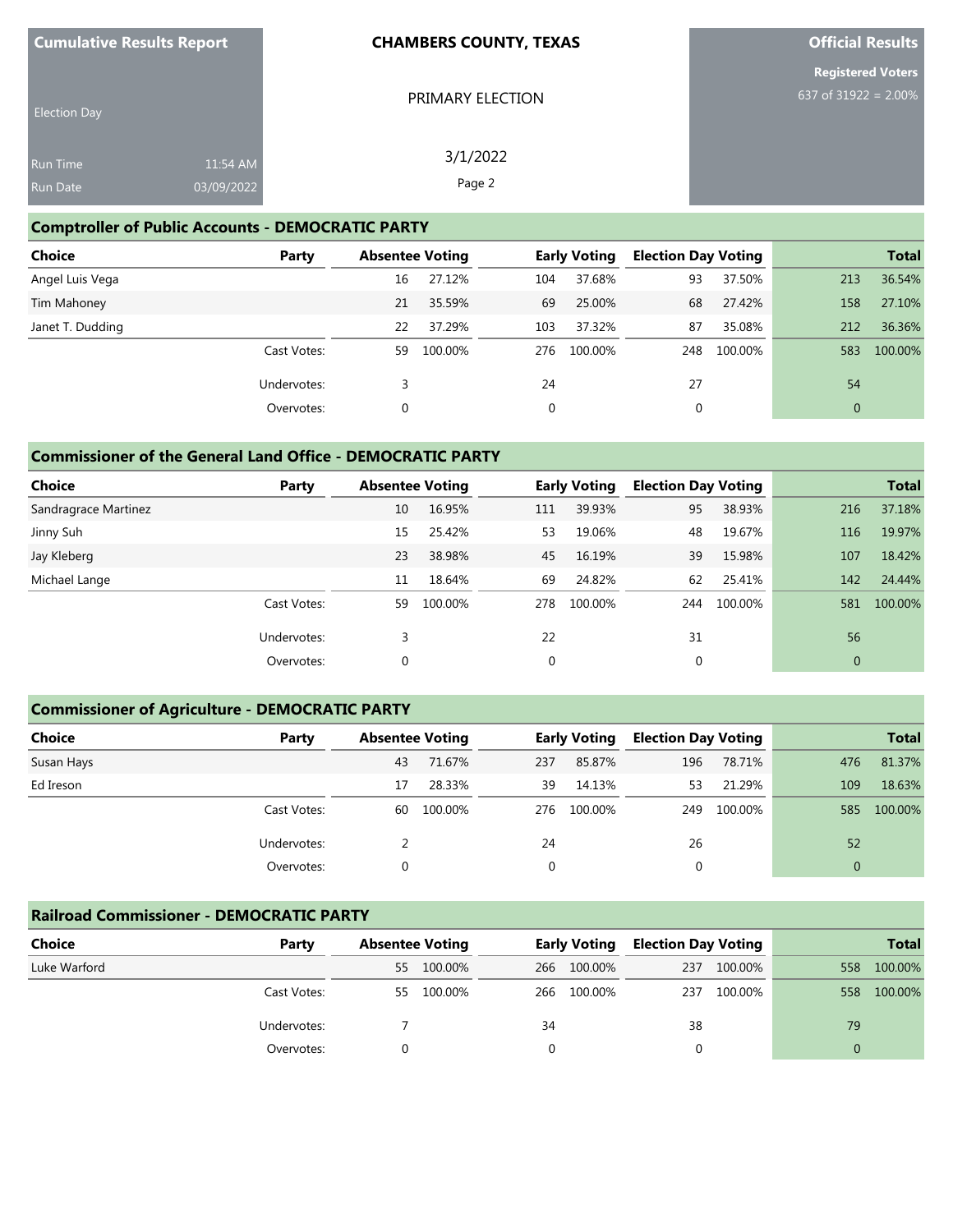PRIMARY ELECTION

3/1/2022 Page 3

**Official Results**

**Registered Voters** 637 of 31922 = 2.00%

| <b>Election Day</b> |            |  |
|---------------------|------------|--|
| <b>Run Time</b>     | 11:54 AM   |  |
| <b>Run Date</b>     | 03/09/2022 |  |

### **Justice, Supreme Court, Place 3 - DEMOCRATIC PARTY**

| <b>Choice</b> | Party       | <b>Absentee Voting</b> |         | <b>Early Voting</b> |             | <b>Election Day Voting</b> |         | <b>Total</b> |         |
|---------------|-------------|------------------------|---------|---------------------|-------------|----------------------------|---------|--------------|---------|
| Erin A Nowell |             | 54                     | 100.00% |                     | 268 100.00% | 230                        | 100.00% | 552          | 100.00% |
|               | Cast Votes: | 54                     | 100.00% |                     | 268 100.00% | 230                        | 100.00% | 552          | 100.00% |
|               | Undervotes: |                        |         | 32                  |             | 45                         |         | 85           |         |
|               | Overvotes:  |                        |         | 0                   |             | 0                          |         | $\Omega$     |         |

# **Justice, Supreme Court, Place 5 - DEMOCRATIC PARTY**

| <b>Choice</b>  | Party       | <b>Absentee Voting</b> |         |     | <b>Early Voting</b> |    | <b>Election Day Voting</b> |     | <b>Total</b> |
|----------------|-------------|------------------------|---------|-----|---------------------|----|----------------------------|-----|--------------|
| Amanda Reichek |             | 55                     | 100.00% |     | 264 100.00%         |    | 233 100.00%                | 552 | 100.00%      |
|                | Cast Votes: | 55                     | 100.00% | 264 | 100.00%             |    | 233 100.00%                | 552 | 100.00%      |
|                | Undervotes: |                        |         | 36  |                     | 42 |                            | 85  |              |
|                | Overvotes:  |                        |         |     |                     | 0  |                            | 0   |              |

# **Justice, Supreme Court, Place 9 - DEMOCRATIC PARTY**

| <b>Choice</b>   | Party       | <b>Absentee Voting</b> |         | <b>Early Voting</b> |         | <b>Election Day Voting</b> |         | <b>Total</b> |         |
|-----------------|-------------|------------------------|---------|---------------------|---------|----------------------------|---------|--------------|---------|
| Julia Maldonado |             | 54                     | 100.00% | 267                 | 100.00% | 236                        | 100.00% | 557          | 100.00% |
|                 | Cast Votes: | 54                     | 100.00% | 267                 | 100.00% | 236                        | 100.00% | 557          | 100.00% |
|                 | Undervotes: |                        |         | 33                  |         | 39                         |         | 80           |         |
|                 | Overvotes:  |                        |         |                     |         |                            |         | $\Omega$     |         |

# **Judge, Court of Criminal Appeals, Place 5 - DEMOCRATIC PARTY**

| Choice       | Party       | <b>Absentee Voting</b> |         | <b>Early Voting</b> |         | <b>Election Day Voting</b> |         |          | <b>Total</b> |
|--------------|-------------|------------------------|---------|---------------------|---------|----------------------------|---------|----------|--------------|
| Dana Huffman |             | 55                     | 100.00% | 271                 | 100.00% | 236                        | 100.00% | 562      | 100.00%      |
|              | Cast Votes: | 55                     | 100.00% | 271                 | 100.00% | 236                        | 100.00% | 562      | 100.00%      |
|              | Undervotes: |                        |         | 29                  |         | 39                         |         | 75       |              |
|              | Overvotes:  |                        |         |                     |         |                            |         | $\Omega$ |              |

# **Judge, Court of Criminal Appeals, Place 6 - DEMOCRATIC PARTY**

| <b>Choice</b>  | Party       | <b>Absentee Voting</b> |         | <b>Early Voting</b> |         | <b>Election Day Voting</b> |         |     | <b>Total</b> |
|----------------|-------------|------------------------|---------|---------------------|---------|----------------------------|---------|-----|--------------|
| Robert Johnson |             | 55                     | 100.00% | 269                 | 100.00% | 229                        | 100.00% | 553 | 100.00%      |
|                | Cast Votes: | 55                     | 100.00% | 269                 | 100.00% | 229                        | 100.00% | 553 | 100.00%      |
|                | Undervotes: |                        |         | 31                  |         | 46                         |         | 84  |              |
|                | Overvotes:  |                        |         |                     |         |                            |         |     |              |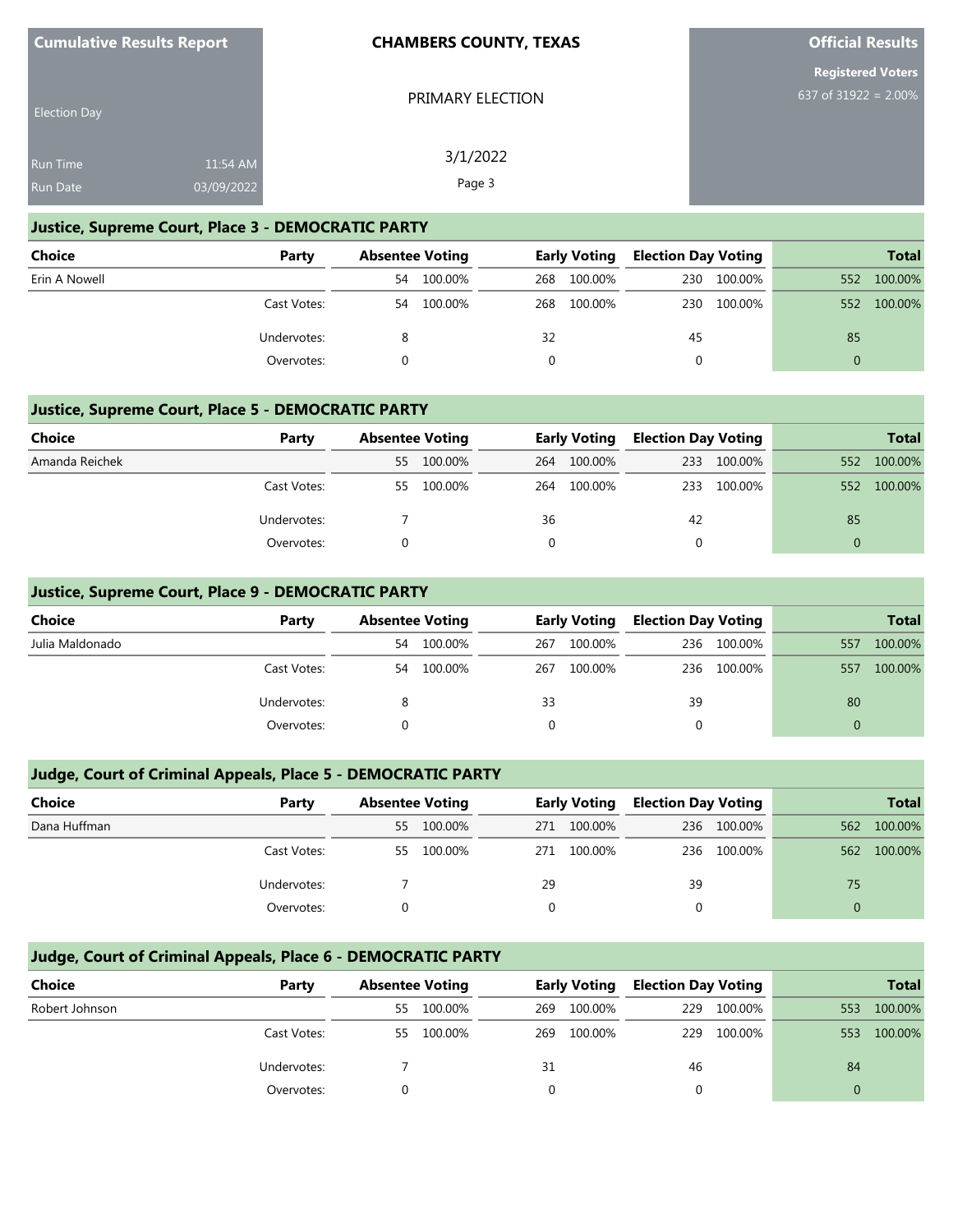| <b>Cumulative Results Report</b> |  |
|----------------------------------|--|
|----------------------------------|--|

**Official Results**

|                                    | <b>Registered Voters</b> |  |  |
|------------------------------------|--------------------------|--|--|
| 637 of $319\overline{22} = 2.00\%$ |                          |  |  |

|  | PRIMARY ELECTION |
|--|------------------|
|--|------------------|

| <b>Election Day</b> |            |  |
|---------------------|------------|--|
| <b>Run Time</b>     | 11:54 AM   |  |
| <b>Run Date</b>     | 03/09/2022 |  |

3/1/2022 Page 4

#### **Member, State Board of Education, District No. 7 - DEMOCRATIC PARTY**

| <b>Choice</b> | Party       | <b>Absentee Voting</b> |         | <b>Early Voting</b> |             | <b>Election Day Voting</b> |             |          | <b>Total</b> |
|---------------|-------------|------------------------|---------|---------------------|-------------|----------------------------|-------------|----------|--------------|
| Dan Hochman   |             | 56                     | 100.00% |                     | 266 100.00% |                            | 225 100.00% | 547      | 100.00%      |
|               | Cast Votes: | 56                     | 100.00% |                     | 266 100.00% |                            | 225 100.00% | 547      | 100.00%      |
|               | Undervotes: |                        |         | 34                  |             | 50                         |             | 90       |              |
|               | Overvotes:  |                        |         |                     |             | 0                          |             | $\Omega$ |              |

#### **State Senator, District No. 4 - DEMOCRATIC PARTY**

| Choice       | Party       | <b>Absentee Voting</b> |         | <b>Early Voting</b> |             | <b>Election Day Voting</b> |         |          | <b>Total</b> |
|--------------|-------------|------------------------|---------|---------------------|-------------|----------------------------|---------|----------|--------------|
| Misty Bishop |             | 57                     | 100.00% | 272                 | 100.00%     | 235                        | 100.00% | 564      | 100.00%      |
|              | Cast Votes: | 57                     | 100.00% |                     | 272 100.00% | 235                        | 100.00% | 564      | 100.00%      |
|              | Undervotes: |                        |         | 28                  |             | 40                         |         | 73       |              |
|              | Overvotes:  |                        |         |                     |             |                            |         | $\Omega$ |              |

## **State Representative, District No. 23 - DEMOCRATIC PARTY**

| <b>Choice</b>  | Party       | <b>Absentee Voting</b> |         | <b>Early Voting</b> |         | <b>Election Day Voting</b> |             |          | <b>Total</b> |
|----------------|-------------|------------------------|---------|---------------------|---------|----------------------------|-------------|----------|--------------|
| Keith G. Henry |             | 57                     | 100.00% | 265                 | 100.00% |                            | 235 100.00% | 557      | 100.00%      |
|                | Cast Votes: | 57                     | 100.00% | 265                 | 100.00% |                            | 235 100.00% | 557      | 100.00%      |
|                | Undervotes: |                        |         | 35                  |         | 40                         |             | 80       |              |
|                | Overvotes:  |                        |         | $\Omega$            |         | 0                          |             | $\Omega$ |              |

## **Chief Justice, 1st Court of Appeals District - DEMOCRATIC PARTY**

| Choice         | Party       | <b>Absentee Voting</b> |         | <b>Early Voting</b> |         | <b>Election Day Voting</b> |         |     | <b>Total</b> |
|----------------|-------------|------------------------|---------|---------------------|---------|----------------------------|---------|-----|--------------|
| Julie Countiss |             | 56                     | 100.00% | 268                 | 100.00% | 235                        | 100.00% | 559 | 100.00%      |
|                | Cast Votes: | 56                     | 100.00% | 268                 | 100.00% | 235                        | 100.00% | 559 | 100.00%      |
|                | Undervotes: |                        |         | 32                  |         | 40                         |         | 78  |              |
|                | Overvotes:  |                        |         |                     |         |                            |         | 0   |              |

## **Justice, 1st Court of Appeals District, Place No. 4 - DEMOCRATIC PARTY**

| Choice         | Party       | <b>Absentee Voting</b> |         | <b>Early Voting</b> |         | <b>Election Day Voting</b> |             |     | <b>Total</b> |
|----------------|-------------|------------------------|---------|---------------------|---------|----------------------------|-------------|-----|--------------|
| Mike Engelhart |             | 56                     | 100.00% | 264                 | 100.00% | 238                        | 100.00%     | 558 | 100.00%      |
|                | Cast Votes: | 56                     | 100.00% | 264                 | 100.00% |                            | 238 100.00% | 558 | 100.00%      |
|                | Undervotes: | 6                      |         | 36                  |         | 37                         |             | 79  |              |
|                | Overvotes:  |                        |         |                     |         |                            |             |     |              |